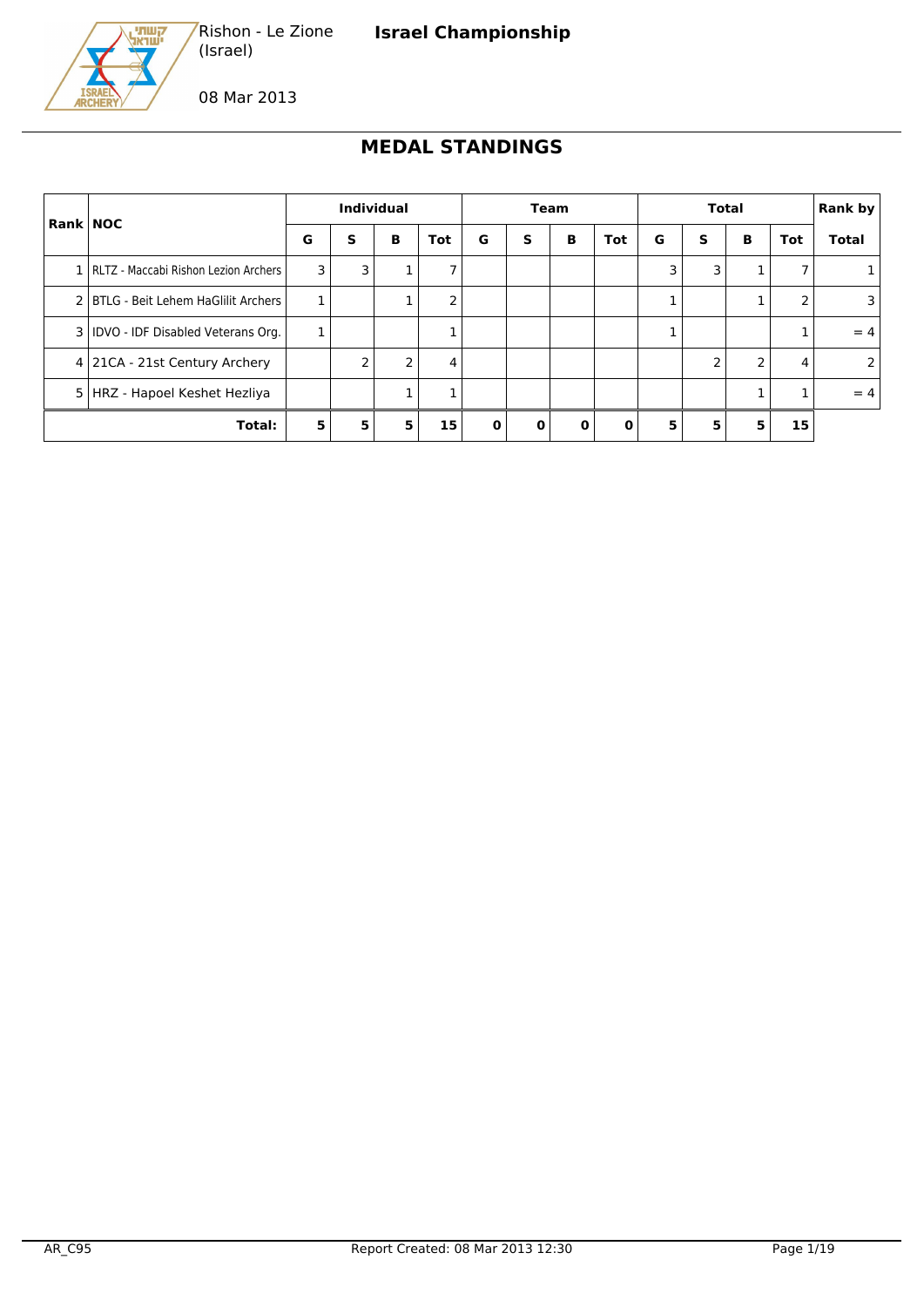

08 Mar 2013

## **MEDALLISTS BY EVENT**

| <b>Event Name</b>        |                 | Date   Medal  | <b>Name</b>               | <b>NOC</b>                                |
|--------------------------|-----------------|---------------|---------------------------|-------------------------------------------|
| Recurve Men              | Fri 8 Marl GOLD |               | ALKOLOMBRA Dotan          | RLTZ-Maccabi Rishon Lezion Archers        |
|                          |                 | <b>SILVER</b> | <b>SCHALGI Nir</b>        | RLTZ-Maccabi Rishon Lezion Archers        |
|                          |                 | <b>BRONZE</b> | <b>MATZKIN Guy</b>        | 21CA-21st Century Archery                 |
| Recurve Women            | Fri 8 Marl GOLD |               | <b>IZHAR Moriah</b>       | <b>RLTZ-Maccabi Rishon Lezion Archers</b> |
|                          |                 | <b>SILVER</b> | <b>COHEN Inbar</b>        | 21CA-21st Century Archery                 |
|                          |                 | <b>BRONZE</b> | SABATI Hagar              | <b>BTLG-Beit Lehem HaGlilit Archers</b>   |
| <b>Recurve Cadet Men</b> | Fri 8 Mar       | <b>GOLD</b>   | <b>VULF Kevin</b>         | RLTZ-Maccabi Rishon Lezion Archers        |
|                          |                 | <b>SILVER</b> | <b>RAYSIN Maya</b>        | <b>RLTZ-Maccabi Rishon Lezion Archers</b> |
|                          |                 | <b>BRONZE</b> | <b>SHANNY Itay</b>        | 21CA-21st Century Archery                 |
| Compound Men             | Fri 8 Mar       | <b>GOLD</b>   | <b>MENDELOVICI Itamar</b> | IDVO-IDF Disabled Veterans Org.           |
|                          |                 | <b>SILVER</b> | <b>HINDI Ofir</b>         | 21CA-21st Century Archery                 |
|                          |                 | <b>BRONZE</b> | <b>SHEFI Snir</b>         | RLTZ-Maccabi Rishon Lezion Archers        |
| Compound Women           | Fri 8 Mar       | <b>GOLD</b>   | SIDOROVSKY Rivka          | <b>BTLG-Beit Lehem HaGlilit Archers</b>   |
|                          |                 | <b>SILVER</b> | <b>PAHTER Helen</b>       | RLTZ-Maccabi Rishon Lezion Archers        |
|                          |                 | <b>BRONZE</b> | <b>FHAL Mary</b>          | HRZ-Hapoel Keshet Hezliya                 |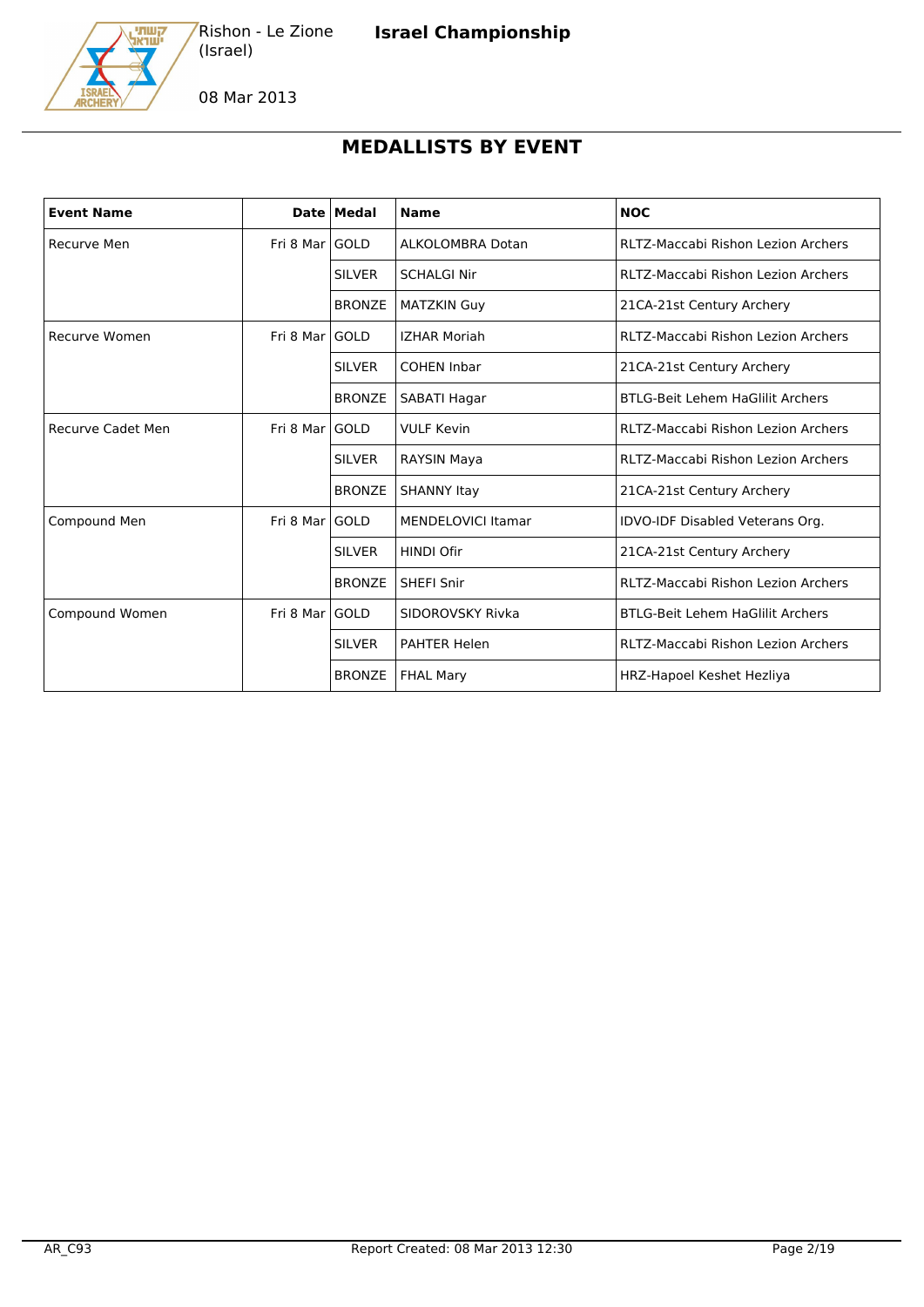08 Mar 2013

קשתי<br>ישראג

# **ENTRIES BY COUNTRY**

|       | <b>NOC</b> Country                            | <b>Name</b>                          | Date of Birth Back No. |              | Event                        |
|-------|-----------------------------------------------|--------------------------------------|------------------------|--------------|------------------------------|
|       | 21CA 21ST CENTURY ARCHERY                     | <b>COHEN Inbar</b>                   |                        | 012C         | Recurve Women                |
|       |                                               | <b>GOLDINER Mark</b>                 |                        | 019C         | Compound Men                 |
|       |                                               | HINDI Ofir                           |                        | 014C         | Compound Men                 |
|       |                                               | <b>MATZKIN Guy</b>                   |                        | 004B         | Recurve Men                  |
|       |                                               | RAVID Adi                            |                        | 002C         | Recurve Men                  |
|       |                                               | RAVID Alon                           |                        | 011B         | Recurve Cadet Men            |
|       |                                               |                                      |                        |              |                              |
|       |                                               | <b>SHANNY Itay</b>                   |                        | 010D         | Recurve Cadet Men            |
|       |                                               | <b>SHATZ Daniel</b>                  |                        | 007B         | Recurve Men                  |
|       |                                               | <b>YOGEV Itay</b>                    |                        | 006B         | Recurve Men                  |
|       |                                               | ZADOK Ido                            |                        | 001B         | Recurve Men                  |
|       |                                               | ZIPORI Eldad                         |                        | 010C         | Recurve Cadet Men            |
|       | BTLG BEIT LEHEM HAGLILIT ARCHERS GOFMAN Natan |                                      |                        | 005C         | Recurve Men                  |
|       |                                               | <b>HOURY Ibraheem</b>                |                        | 009D         | <b>Recurve Cadet Men</b>     |
|       |                                               | <b>IDGAR Rei</b>                     |                        | 010B         | Recurve Cadet Men            |
|       |                                               | <b>MKONAN Amlaka</b>                 |                        | 003C         | Recurve Men                  |
|       |                                               | <b>NACHUM Yaniv</b>                  |                        | 001C         | Recurve Men                  |
|       |                                               | OZ Nohar                             |                        | 012B         | Recurve Women                |
|       |                                               | SABATI Hagar                         |                        | 011C         | Recurve Women                |
|       |                                               |                                      |                        |              |                              |
|       |                                               | SIDOROVSKY Rivka                     |                        | 022A         | Compound Women               |
|       |                                               | <b>YEGER Matan</b>                   |                        | 013B         | Recurve Women                |
| HRZ   | HAPOEL KESHET HEZLIYA                         | <b>ABOVIAN Tigran</b>                |                        | 017B         | Compound Men                 |
|       |                                               | ADATO Joshua                         |                        | 020D         | Compound Men                 |
|       |                                               | <b>BAKARSKI Amit</b>                 |                        | 003B         | Recurve Men                  |
|       |                                               | <b>BARHANA Dani</b>                  |                        | 016B         | Compound Men                 |
|       |                                               | ELHARAR Max                          |                        | 020B         | Compound Men                 |
|       |                                               | <b>FARKASH Peter</b>                 |                        | 001D         | Recurve Men                  |
|       |                                               | <b>FHAL Mary</b>                     |                        | 022B         | Compound Women               |
|       |                                               | <b>GALINER Avital</b>                |                        | 013A         | Recurve Women                |
|       |                                               | <b>GOLD Eric</b>                     |                        | 006C         | Recurve Men                  |
|       |                                               |                                      |                        |              |                              |
|       |                                               | SHISHOV Alona<br>VENEZIANO Cristiano |                        | 012D<br>004C | Recurve Women<br>Recurve Men |
|       |                                               |                                      |                        |              |                              |
| IDVO. | IDF DISABLED VETERANS ORG. ALBERT Zohar       |                                      |                        | 016A         | Compound Men                 |
|       |                                               | AVIV Avraham                         |                        | 005B         | Recurve Men                  |
|       |                                               | <b>BAR-ON Israel</b>                 |                        | 019A         | Compound Men                 |
|       |                                               | <b>BEN-MOSHE Eli</b>                 |                        | 020C         | Compound Men                 |
|       |                                               | <b>BOROVSKY Avraham</b>              |                        | 015A         | Compound Men                 |
|       |                                               | DANI Moskovich                       |                        | 021A         | Compound Men                 |
|       |                                               | <b>DROR Amit</b>                     |                        | 002A         | Recurve Men                  |
|       |                                               | EIFERGAN Tzahi                       |                        | 007C         | Recurve Men                  |
|       |                                               | <b>GOLDSHTEIN Michael</b>            |                        | 017A         | Compound Men                 |
|       |                                               | KARLIN Ofir                          |                        | 018A         | Compound Men                 |
|       |                                               | <b>KATZAV Haim</b>                   |                        | 014D         | Compound Men                 |
|       |                                               |                                      |                        |              |                              |
|       |                                               | <b>KIALVA Frank</b>                  |                        | 017D         | Compound Men                 |
|       |                                               | <b>MAREK Eli</b>                     |                        | 014B         | Compound Men                 |
|       |                                               | <b>MENDELOVICI Itamar</b>            |                        | 013C         | Compound Men                 |
|       |                                               | MIZRAHI Moshe                        |                        | 019D         | Compound Men                 |
|       |                                               | YANOVITZ Yoram                       |                        | 020A         | Compound Men                 |
| MOD   | MODIIN ARCHERS ASSOCIATION ABU-ZAHARA Amin    |                                      |                        | 014A         | Compound Men                 |
|       |                                               | <b>DEUTSCH Adiel</b>                 |                        | 003D         | Recurve Men                  |
|       |                                               | <b>DEUTSCH Frederic</b>              |                        | 018B         | Compound Men                 |
|       |                                               | KASSUS Sagi                          |                        | 009B         | Recurve Cadet Men            |
|       |                                               | <b>TAHA Tawfik</b>                   |                        | 015B         | Compound Men                 |
|       |                                               |                                      |                        |              |                              |
| PLST  | 2006 PLESHET ARCHERY                          | <b>CHERTOV Ari</b>                   |                        | 008B         | Recurve Men                  |
|       |                                               | <b>CHERTOV Daniel</b>                |                        | 007D         | Recurve Men                  |
|       |                                               | <b>KATZ Meir</b>                     |                        | 004D         | Recurve Men                  |
|       |                                               | MICHAEL Magen                        |                        | 015D         | Compound Men                 |
|       |                                               | SALINAS Dudi                         |                        | 005A         | Recurve Men                  |
|       |                                               | <b>SOROKER Eric</b>                  |                        | 018D         | Compound Men                 |
|       |                                               | <b>SOROKER Gal</b>                   |                        | 016C         | Compound Men                 |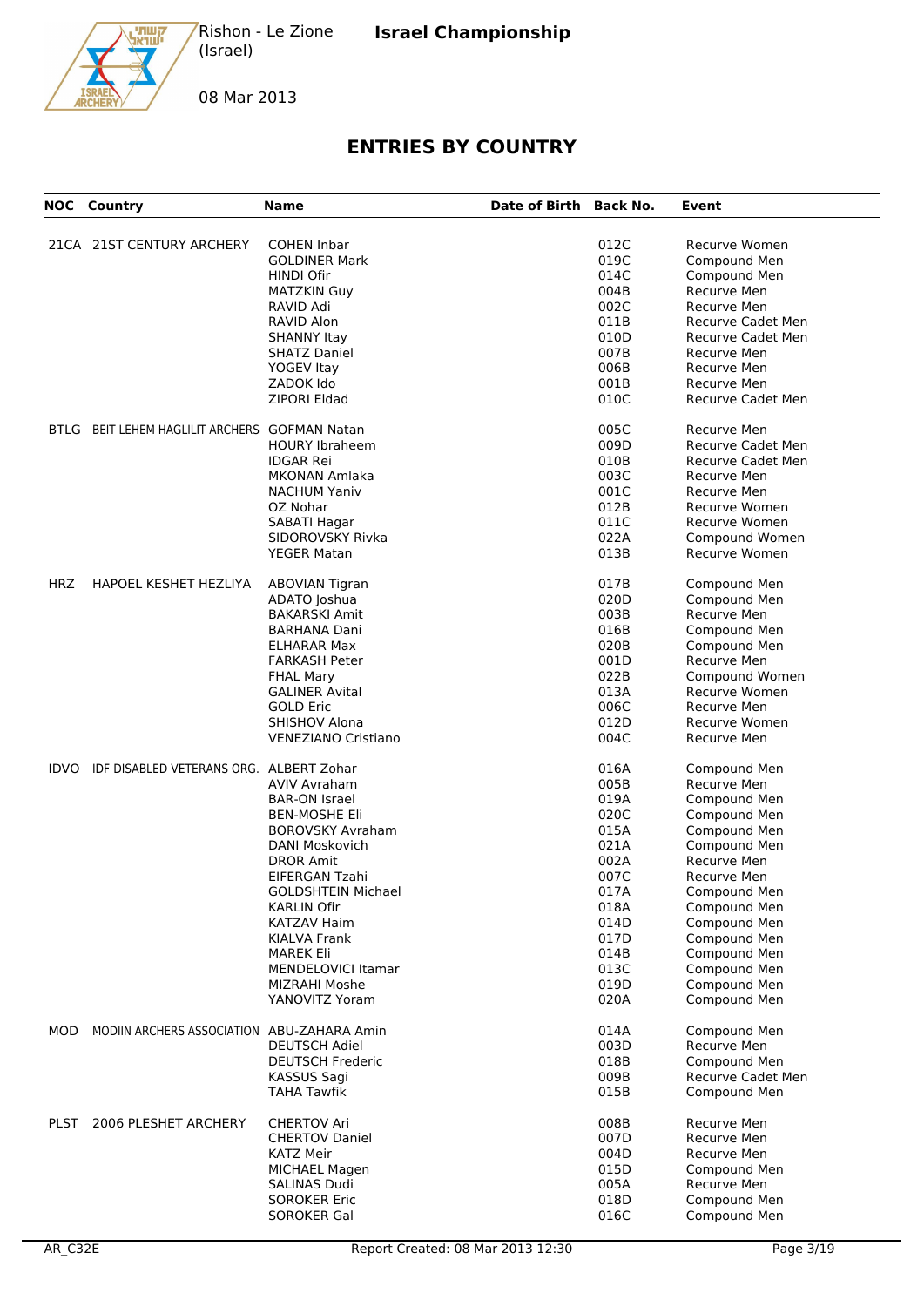קשתי<br>ישראג Rishon - Le Zione (Israel)

08 Mar 2013

## **ENTRIES BY COUNTRY**

| NOC         | Country                                        | <b>Name</b>               | Date of Birth Back No. |      | Event              |
|-------------|------------------------------------------------|---------------------------|------------------------|------|--------------------|
| <b>RLTZ</b> | MACCABI RISHON LEZION ARCHERS ALKOLOMBRA Dotan |                           |                        | 007A | Recurve Men        |
|             |                                                | <b>BELLAY Maharat</b>     |                        | 008D | Recurve Men        |
|             |                                                | <b>BEN-ISRAEL Yizhak</b>  |                        | 003A | Recurve Men        |
|             |                                                | DABELSTEEN Ilan           |                        | 001A | Recurve Men        |
|             |                                                | <b>DRUKMAN Konstantin</b> |                        | 009A | Recurve Men        |
|             |                                                | <b>EGOROV Ilya</b>        |                        | 015C | Compound Men       |
|             |                                                | <b>FELDMAN Arie</b>       |                        | 008A | <b>Recurve Men</b> |
|             |                                                | <b>IZHAR Moriah</b>       |                        | 011D | Recurve Women      |
|             |                                                | <b>KATZ Valery</b>        |                        | 006D | Recurve Men        |
|             |                                                | KAZAVCHINSKY Alexander    |                        | 006A | Recurve Men        |
|             |                                                | <b>KLEINER Hillel</b>     |                        | 004A | Recurve Men        |
|             |                                                | <b>KOVARSKY Moshik</b>    |                        | 021B | Compound Men       |
|             |                                                | <b>KRAUS Olimpia</b>      |                        | 012A | Recurve Women      |
|             |                                                | <b>PAHTER Helen</b>       |                        | 021D | Compound Women     |
|             |                                                | RAYSIN Maya               |                        | 010A | Recurve Cadet Men  |
|             |                                                | <b>SCHALGI Nir</b>        |                        | 005D | Recurve Men        |
|             |                                                | <b>SHEFI Snir</b>         |                        | 017C | Compound Men       |
|             |                                                | SIDOROVSKY Leonid         |                        | 018C | Compound Men       |
|             |                                                | <b>SPECTOR Yuli</b>       |                        | 009C | Recurve Cadet Men  |
|             |                                                | <b>SPIVAK Anton</b>       |                        | 008C | Recurve Men        |
|             |                                                | <b>TAMANOV Vitaly</b>     |                        | 019B | Compound Men       |
|             |                                                | <b>VALERSHTEYN Polina</b> |                        | 022C | Compound Women     |
|             |                                                | <b>VULF Kevin</b>         |                        | 011A | Recurve Cadet Men  |
|             |                                                | <b>ZUBROVICH Alex</b>     |                        | 002B | Recurve Men        |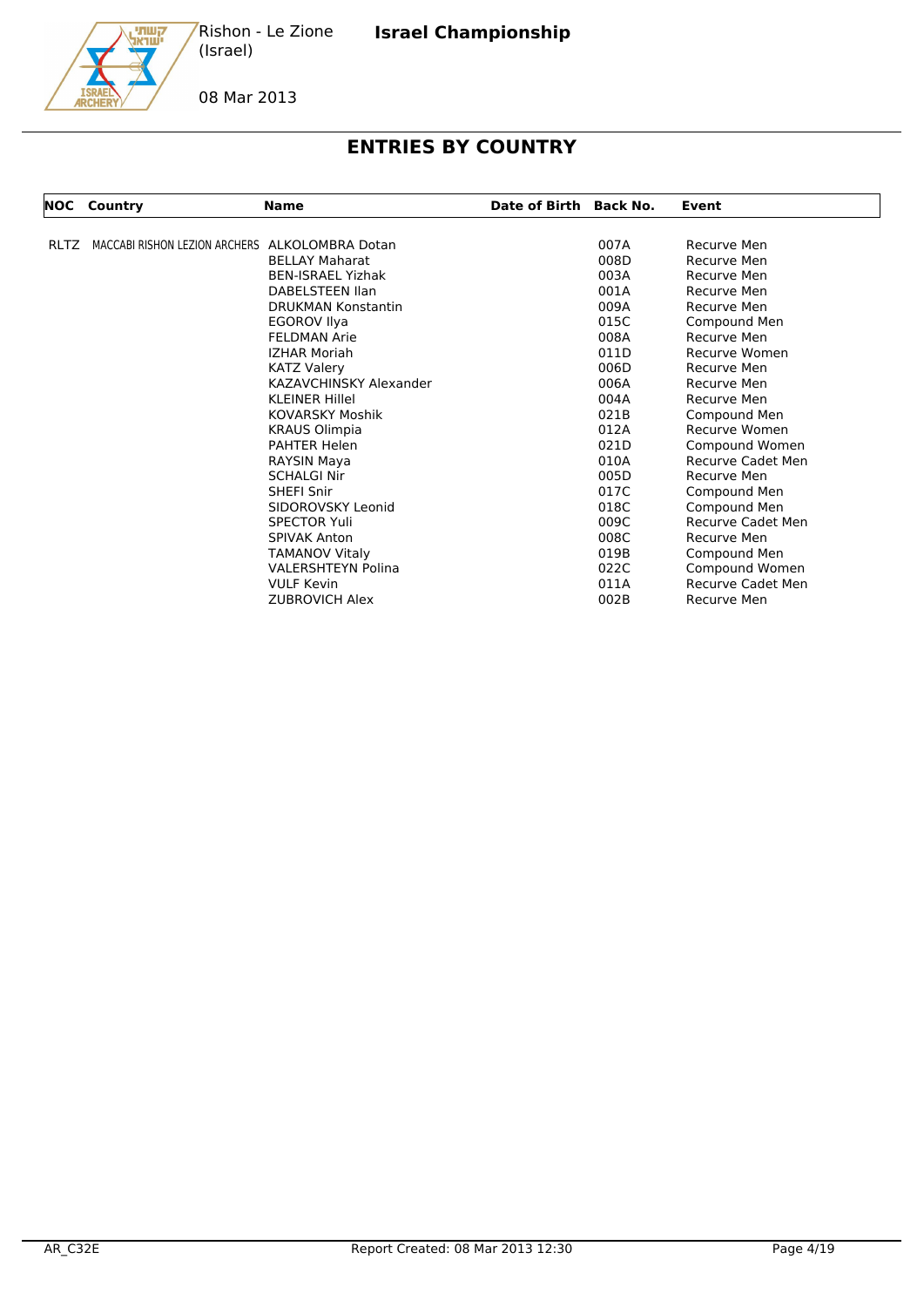

**Israel Championship**

**Recurve Men**

08 Mar 2013

| <b>Rk</b> | <b>Name</b>                | <b>NOC</b>  |                                   | RR Score 1/4<br>Rank |                | 1/2         | <b>Finals</b> |
|-----------|----------------------------|-------------|-----------------------------------|----------------------|----------------|-------------|---------------|
| 1         | ALKOLOMBRA Dotan           | <b>RLTZ</b> | Maccabi Rishon Lezion Archers     | 572 /01              | $\overline{7}$ | 6           | 7             |
| 2         | <b>SCHALGI Nir</b>         | <b>RLTZ</b> | Maccabi Rishon Lezion Archers     | 548 / 06             | 7              | 6           | 1             |
| 3         | <b>MATZKIN Guy</b>         | 21CA        | 21st Century Archery              | 571 /02              | 6              | 4           | 6             |
| 4         | <b>KLEINER Hillel</b>      | <b>RLTZ</b> | Maccabi Rishon Lezion Archers     | 551 /04              | 6              | $\mathbf 0$ | 0             |
| 5         | <b>DRUKMAN Konstantin</b>  | <b>RLTZ</b> | Maccabi Rishon Lezion Archers     | 550 /05              | 5              | (0)         |               |
| 6         | <b>KATZ Valery</b>         | <b>RLTZ</b> | Maccabi Rishon Lezion Archers     | 558 /03              | 3              | (0)         |               |
| 7         | <b>ZUBROVICH Alex</b>      | <b>RLTZ</b> | Maccabi Rishon Lezion Archers     | 542 /07              | 2              | (0)         |               |
| 8         | <b>NACHUM Yaniv</b>        | <b>BTLG</b> | Beit Lehem HaGlilit Archers       | 532 /08              | $\mathbf{1}$   | (0)         |               |
| 9         | <b>GOFMAN Natan</b>        | <b>BTLG</b> | Beit Lehem HaGlilit Archers       | 530 /09              |                |             |               |
| 10        | <b>BELLAY Maharat</b>      | <b>RLTZ</b> | Maccabi Rishon Lezion Archers     | 527 /10              |                |             |               |
| 11        | <b>MKONAN Amlaka</b>       | <b>BTLG</b> | Beit Lehem HaGlilit Archers       | 525 /11              |                |             |               |
| 12        | <b>DROR Amit</b>           | <b>IDVO</b> | IDF Disabled Veterans Org.        | 519 /12              |                |             |               |
| 12        | <b>FELDMAN Arie</b>        | <b>RLTZ</b> | Maccabi Rishon Lezion Archers     | 519 /12              |                |             |               |
| 14        | RAVID Adi                  | 21CA        | 21st Century Archery              | 500 /14              |                |             |               |
| 15        | <b>SPIVAK Anton</b>        | <b>RLTZ</b> | Maccabi Rishon Lezion Archers     | 496 /15              |                |             |               |
| 16        | <b>FARKASH Peter</b>       | <b>HRZ</b>  | Hapoel Keshet Hezliya             | 494 /16              |                |             |               |
| 17        | <b>DEUTSCH Adiel</b>       | <b>MOD</b>  | <b>Modiin Archers Association</b> | 487 /17              |                |             |               |
| 18        | DABELSTEEN Ilan            | <b>RLTZ</b> | Maccabi Rishon Lezion Archers     | 479 /18              |                |             |               |
| 19        | <b>AVIV Avraham</b>        | <b>IDVO</b> | IDF Disabled Veterans Org.        | 466 /19              |                |             |               |
| 20        | <b>BEN-ISRAEL Yizhak</b>   | <b>RLTZ</b> | Maccabi Rishon Lezion Archers     | 451 /20              |                |             |               |
| 20        | <b>SHATZ Daniel</b>        | 21CA        | 21st Century Archery              | 451 /20              |                |             |               |
| 22        | ZADOK Ido                  | 21CA        | 21st Century Archery              | 353 /22              |                |             |               |
| 23        | <b>BAKARSKI Amit</b>       | <b>HRZ</b>  | Hapoel Keshet Hezliya             | 332 /23              |                |             |               |
| 24        | YOGEV Itay                 | 21CA        | 21st Century Archery              | 180 /24              |                |             |               |
| 25        | <b>VENEZIANO Cristiano</b> | <b>HRZ</b>  | Hapoel Keshet Hezliya             | 167 /25              |                |             |               |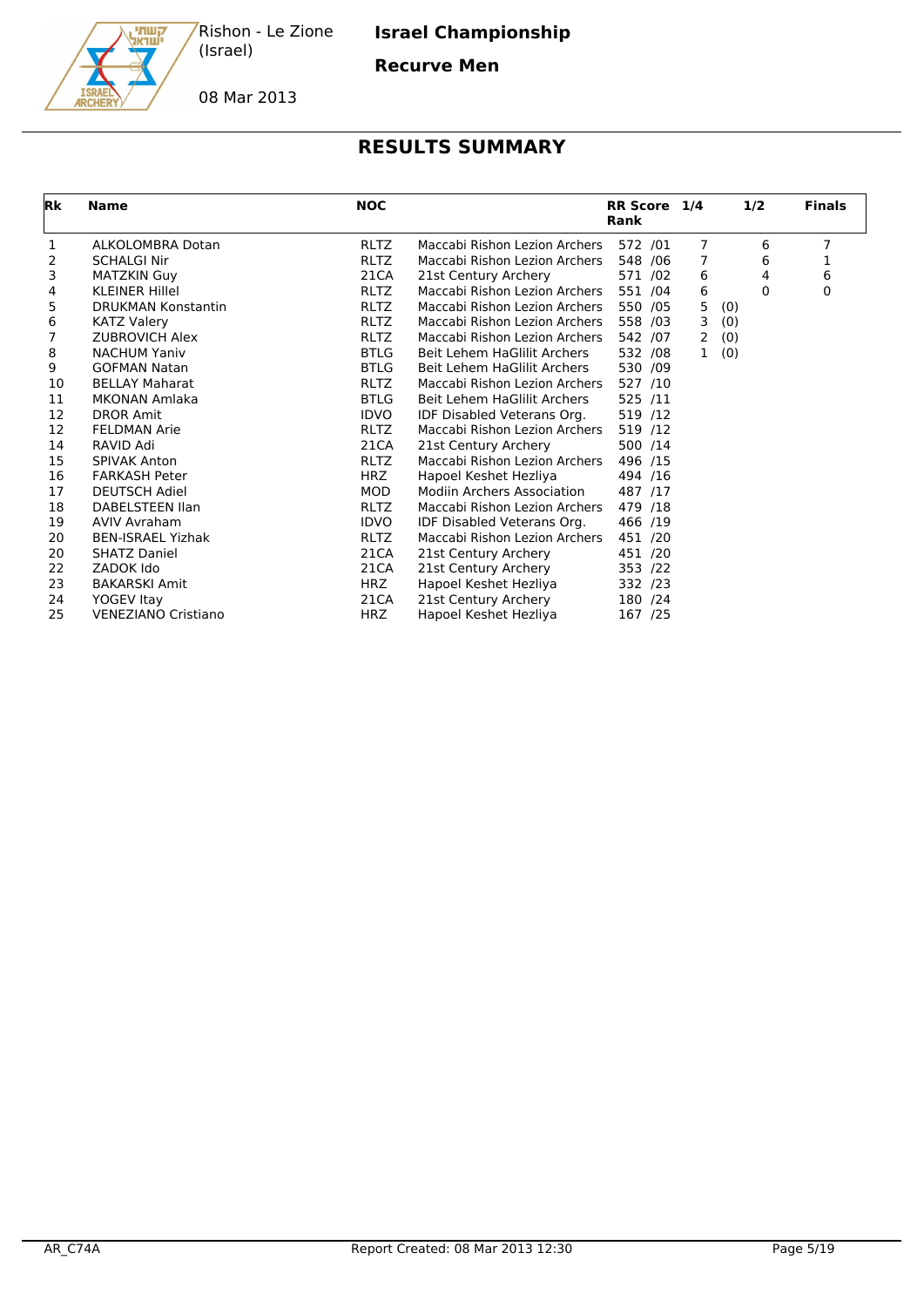

**Israel Championship**

**Recurve Women**

08 Mar 2013

| Rk             | Name                  | <b>NOC</b>  |                               | RR Score 1/4<br>Rank |              | 1/2 | <b>Finals</b> |
|----------------|-----------------------|-------------|-------------------------------|----------------------|--------------|-----|---------------|
|                | <b>IZHAR Moriah</b>   | <b>RLTZ</b> | Maccabi Rishon Lezion Archers | 541 /01              | 6            |     | 6             |
| 2              | <b>COHEN Inbar</b>    | 21CA        | 21st Century Archery          | 512 /02              |              |     |               |
| 3              | SABATI Hagar          | BTLG        | Beit Lehem HaGlilit Archers   | 474 / 04             | 7            |     |               |
| $\overline{4}$ | <b>KRAUS Olimpia</b>  | <b>RLTZ</b> | Maccabi Rishon Lezion Archers | 505 /03              | 6            |     |               |
| 5              | OZ Nohar              | BTLG        | Beit Lehem HaGlilit Archers   | 400 / 05             | 5.           | (0) |               |
| 6              | <b>SHISHOV Alona</b>  | <b>HRZ</b>  | Hapoel Keshet Hezliya         | 336 /07              | $\mathbf{1}$ | (0) |               |
| 7              | <b>GALINER Avital</b> | <b>HRZ</b>  | Hapoel Keshet Hezliya         | 160 /08              | 0            | (0) |               |
|                | YEGER Matan           | <b>BTLG</b> | Beit Lehem HaGlilit Archers   | 364 / 06             | 0            | (0) |               |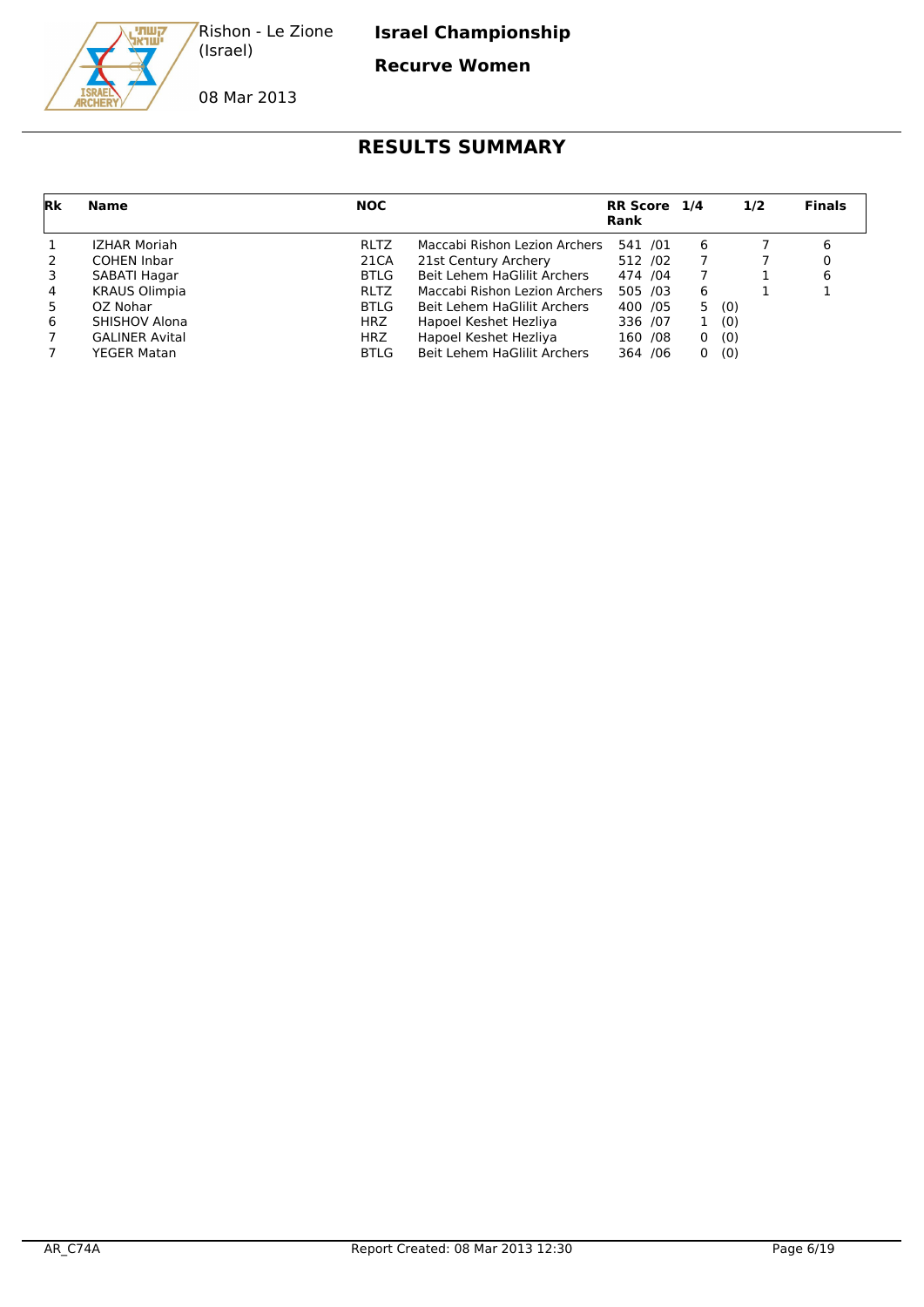

**Israel Championship**

#### **Recurve Cadet Men**

08 Mar 2013

| Rk             | Name                  | <b>NOC</b>  |                                   | RR Score 1/4<br>Rank |          | 1/2   | <b>Finals</b> |
|----------------|-----------------------|-------------|-----------------------------------|----------------------|----------|-------|---------------|
|                | <b>VULF Kevin</b>     | <b>RLTZ</b> | Maccabi Rishon Lezion Archers     | 534 /02              | -6       | 6     |               |
| 2              | RAYSIN Maya           | <b>RLTZ</b> | Maccabi Rishon Lezion Archers     | 541 /01              | 6        | 6     |               |
| 3              | <b>SHANNY Itay</b>    | 21CA        | 21st Century Archery              | 528 /03              | -6       | 0     | 6             |
| $\overline{4}$ | <b>SPECTOR Yuli</b>   | <b>RLTZ</b> | Maccabi Rishon Lezion Archers     | 491 /04              | 6        |       | 4             |
| 5              | <b>IDGAR Rei</b>      | <b>BTLG</b> | Beit Lehem HaGlilit Archers       | 391 /08              |          | 2(0)  |               |
| 6              | <b>HOURY Ibraheem</b> | <b>BTLG</b> | Beit Lehem HaGlilit Archers       | 413 /07              | $\Omega$ | (0)   |               |
| 6              | RAVID Alon            | 21CA        | 21st Century Archery              | 448 / 05             |          | 0 (0) |               |
| 6              | ZIPORI Eldad          | 21CA        | 21st Century Archery              | 440 / 06             |          | 0(0)  |               |
| 9              | KASSUS Sagi           | <b>MOD</b>  | <b>Modiin Archers Association</b> | 123 /09              |          |       |               |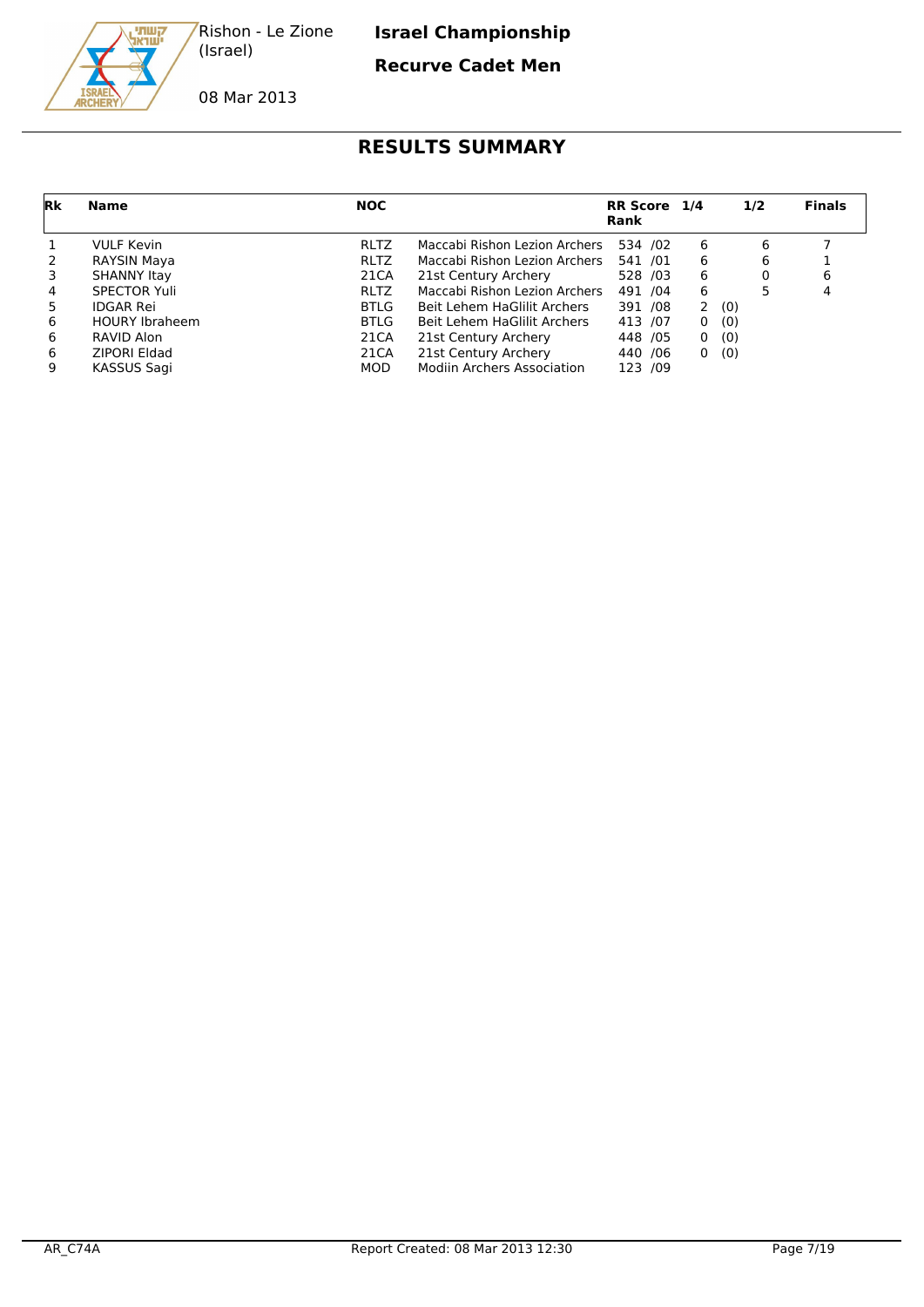

**Israel Championship**

**Compound Men**

08 Mar 2013

| Rk | <b>Name</b>               | <b>NOC</b>  |                                   | RR Score 1/4<br>Rank |                | 1/2 | <b>Finals</b> |
|----|---------------------------|-------------|-----------------------------------|----------------------|----------------|-----|---------------|
| 1  | <b>MENDELOVICI Itamar</b> | <b>IDVO</b> | IDF Disabled Veterans Org.        | 569 /01              | 7              | 7   | 6             |
| 2  | <b>HINDI Ofir</b>         | 21CA        | 21st Century Archery              | 569 /02              | 7              | 6   | 2             |
| 3  | <b>SHEFI Snir</b>         | <b>RLTZ</b> | Maccabi Rishon Lezion Archers     | 568 /03              | $\overline{7}$ | 5   | 6             |
| 4  | <b>EGOROV Ilya</b>        | <b>RLTZ</b> | Maccabi Rishon Lezion Archers     | 558 /05              | 6              | 1   | 0             |
| 5  | <b>GOLDINER Mark</b>      | 21CA        | 21st Century Archery              | 553 /08              | 3              | (0) |               |
| 5  | <b>SOROKER Eric</b>       | <b>PLST</b> | 2006 Pleshet Archery              | 557 /07              | 3              | (0) |               |
| 5  | TAHA Tawfik               | <b>MOD</b>  | Modiin Archers Association        | 557 /06              | 3              | (0) |               |
| 8  | SIDOROVSKY Leonid         | <b>RLTZ</b> | Maccabi Rishon Lezion Archers     | 566 /04              | 0              | (0) |               |
| 9  | <b>ELHARAR Max</b>        | <b>HRZ</b>  | Hapoel Keshet Hezliya             | 552 /09              |                |     |               |
| 10 | KIALVA Frank              | <b>IDVO</b> | IDF Disabled Veterans Org.        | 551 /10              |                |     |               |
| 11 | DANI Moskovich            | <b>IDVO</b> | IDF Disabled Veterans Org.        | 550 /11              |                |     |               |
| 12 | ALBERT Zohar              | <b>IDVO</b> | IDF Disabled Veterans Org.        | 549 /12              |                |     |               |
| 13 | <b>ABOVIAN Tigran</b>     | HRZ         | Hapoel Keshet Hezliya             | 546 /13              |                |     |               |
| 14 | <b>KOVARSKY Moshik</b>    | <b>RLTZ</b> | Maccabi Rishon Lezion Archers     | 541 /14              |                |     |               |
| 15 | <b>SOROKER Gal</b>        | <b>PLST</b> | 2006 Pleshet Archery              | 538 /15              |                |     |               |
| 16 | <b>BOROVSKY Avraham</b>   | <b>IDVO</b> | IDF Disabled Veterans Org.        | 537 /16              |                |     |               |
| 17 | <b>MAREK Eli</b>          | <b>IDVO</b> | IDF Disabled Veterans Org.        | 536 /17              |                |     |               |
| 18 | <b>GOLDSHTEIN Michael</b> | <b>IDVO</b> | IDF Disabled Veterans Org.        | 534 /18              |                |     |               |
| 19 | MIZRAHI Moshe             | <b>IDVO</b> | IDF Disabled Veterans Org.        | 533 /19              |                |     |               |
| 20 | ADATO Joshua              | <b>HRZ</b>  | Hapoel Keshet Hezliya             | 524 /20              |                |     |               |
| 21 | <b>BAR-ON Israel</b>      | <b>IDVO</b> | IDF Disabled Veterans Org.        | 518 /21              |                |     |               |
| 22 | <b>KARLIN Ofir</b>        | <b>IDVO</b> | IDF Disabled Veterans Org.        | 496 /22              |                |     |               |
| 23 | <b>DEUTSCH Frederic</b>   | <b>MOD</b>  | <b>Modiin Archers Association</b> | 492 /23              |                |     |               |
| 24 | <b>BARHANA Dani</b>       | <b>HRZ</b>  | Hapoel Keshet Hezliya             | 490 /24              |                |     |               |
| 25 | MICHAEL Magen             | <b>PLST</b> | 2006 Pleshet Archery              | 488 /25              |                |     |               |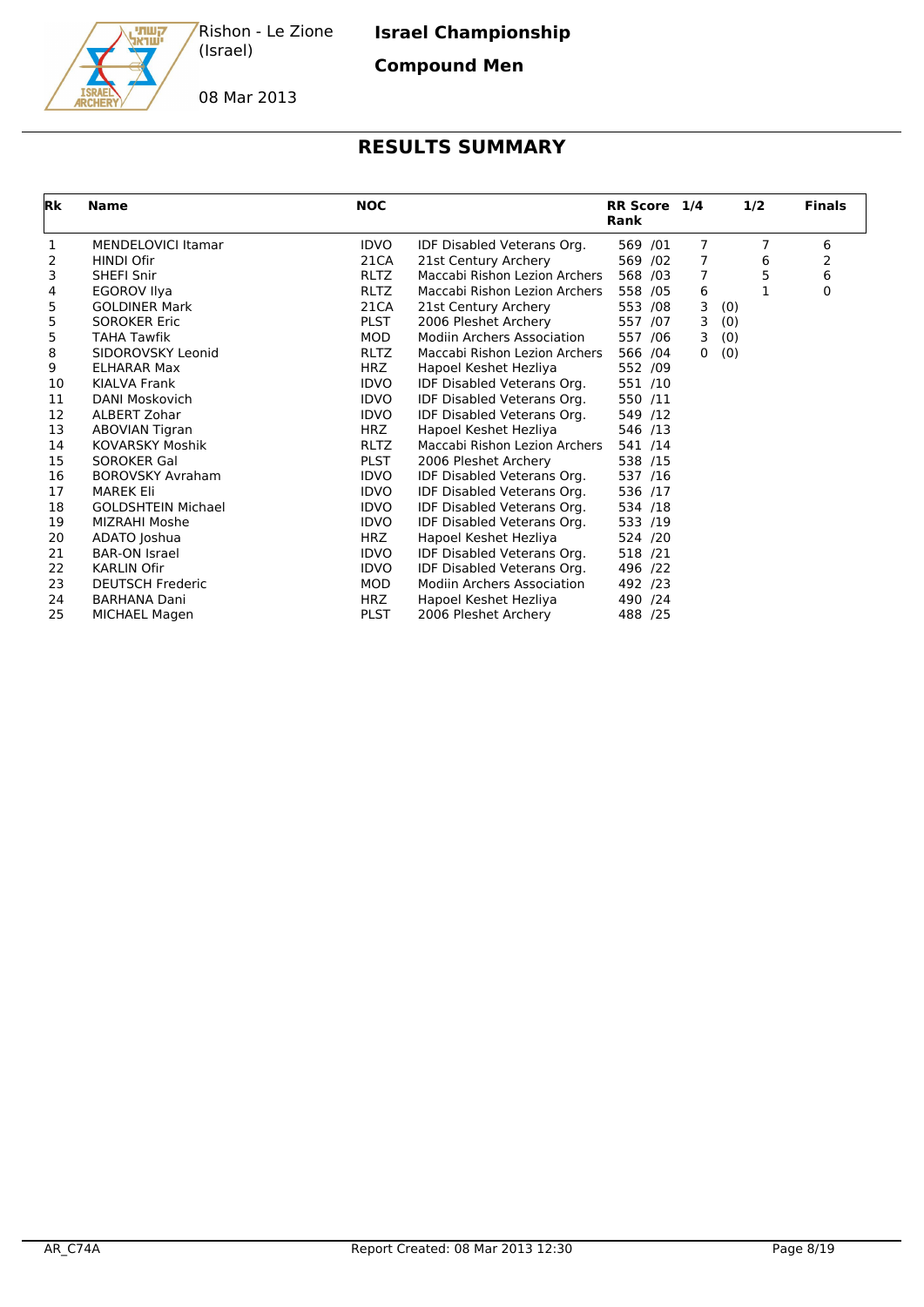

**Compound Women**

08 Mar 2013

| Rk | <b>Name</b>               | <b>NOC</b>  |                               | RR Score 1/2<br>Rank |   | <b>Finals</b> |
|----|---------------------------|-------------|-------------------------------|----------------------|---|---------------|
|    | SIDOROVSKY Rivka          | <b>BTLG</b> | Beit Lehem HaGlilit Archers   | 543 /03              | 6 |               |
|    | PAHTER Helen              | <b>RLTZ</b> | Maccabi Rishon Lezion Archers | 567 /01              | 6 |               |
|    | <b>FHAL Mary</b>          | HRZ         | Hapoel Keshet Hezliya         | 556 /02              |   |               |
|    | <b>VALERSHTEYN Polina</b> | <b>RLTZ</b> | Maccabi Rishon Lezion Archers | 523 /04              |   |               |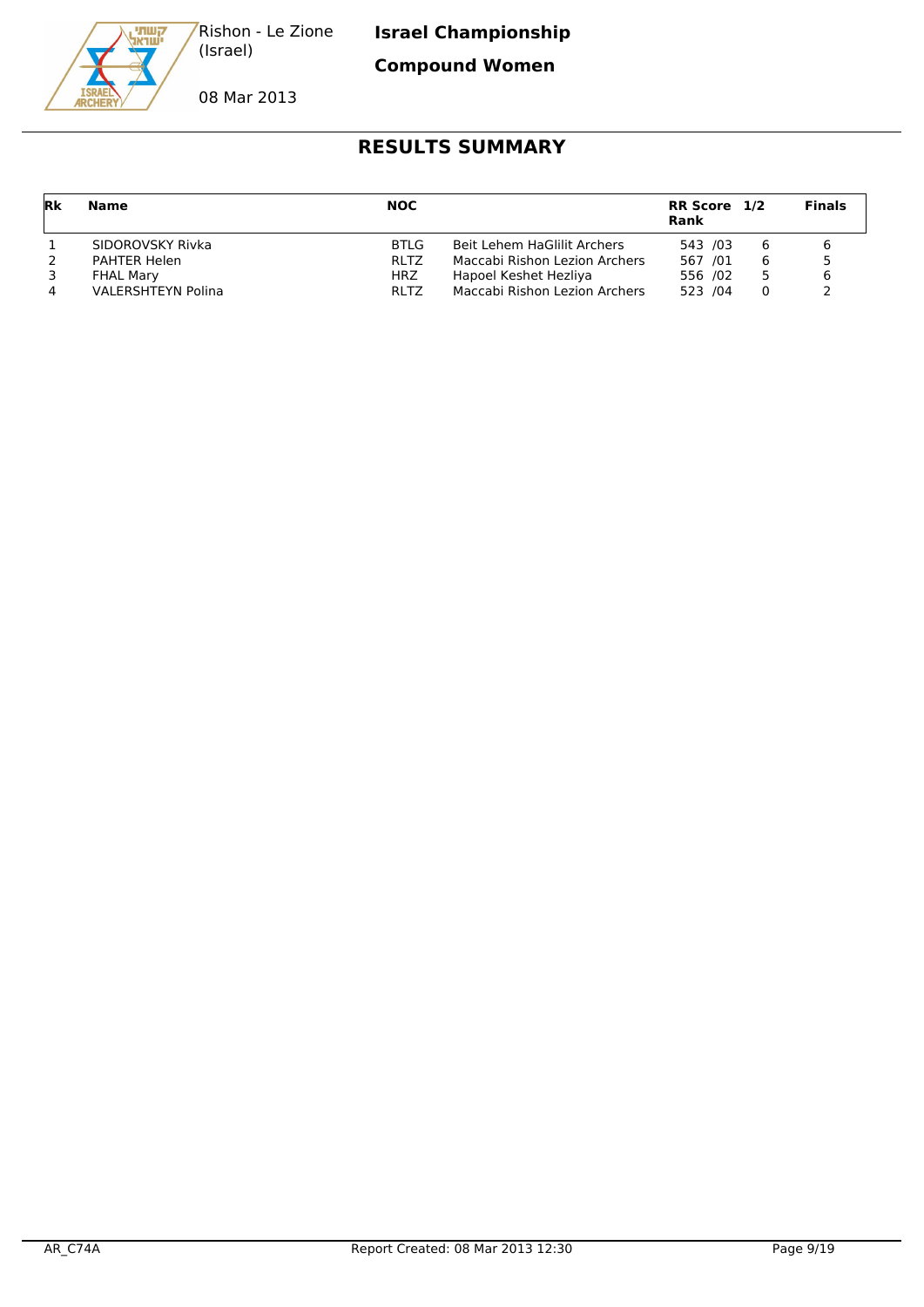**Israel Championship**

**Recurve Men**

08 Mar 2013

קשתי<br>ישרא

**Final Round**



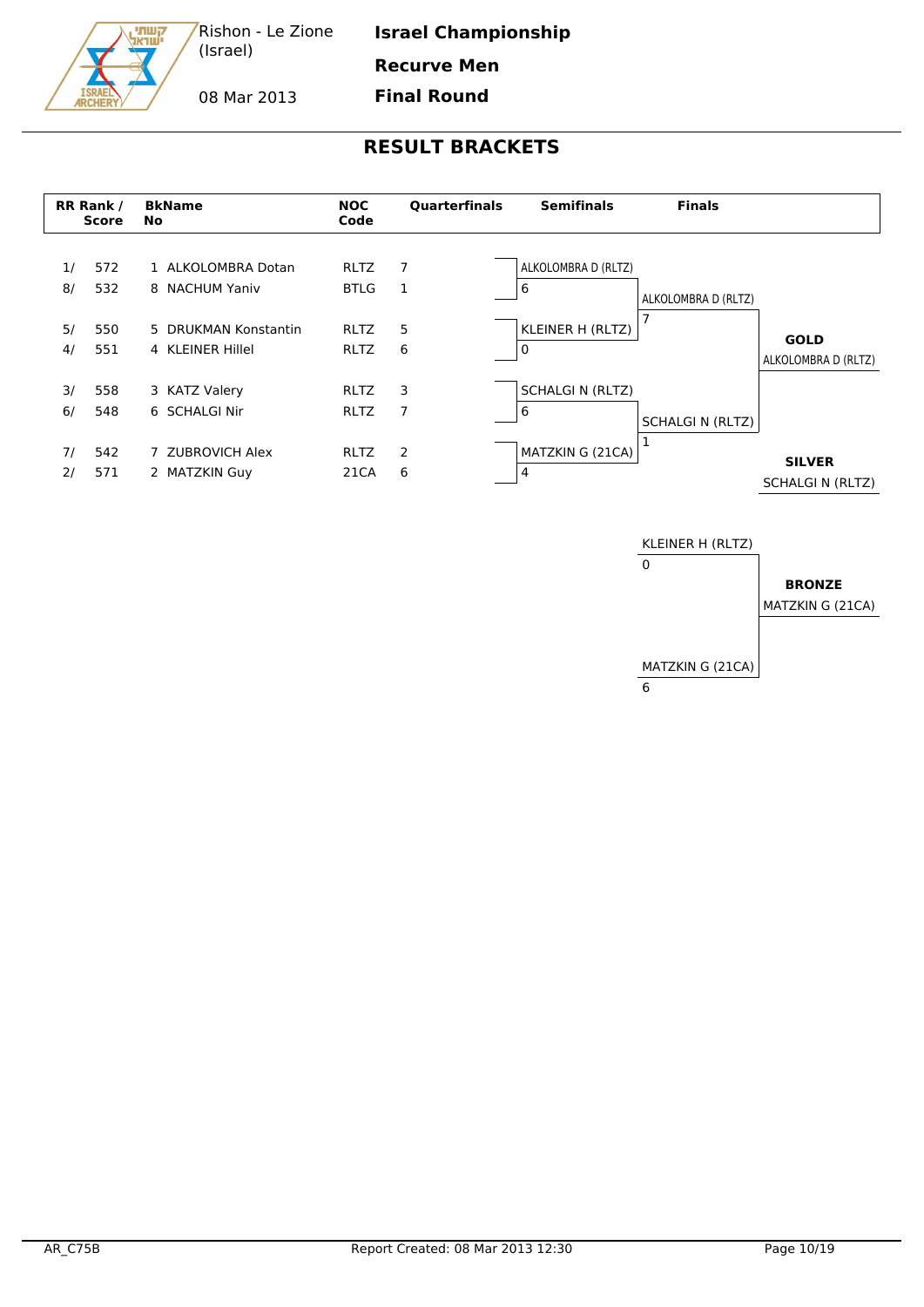קשתי<br>ישראג

**Israel Championship**

08 Mar 2013

**Recurve Women Final Round**

|          | RR Rank /<br><b>Score</b> | <b>BkName</b><br>No                | <b>NOC</b><br>Code         | <b>Ouarterfinals</b> | <b>Semifinals</b>          | <b>Finals</b>  |                                 |
|----------|---------------------------|------------------------------------|----------------------------|----------------------|----------------------------|----------------|---------------------------------|
| 1/<br>8/ | 541<br>160                | 1 IZHAR Moriah<br>8 GALINER Avital | <b>RLTZ</b><br><b>HRZ</b>  | 6<br>0               | IZHAR M (RLTZ)<br>7        | IZHAR M (RLTZ) |                                 |
| 5/<br>4/ | 400<br>474                | 5 OZ Nohar<br>4 SABATI Hagar       | <b>BTLG</b><br><b>BTLG</b> | 5<br>7               | SABATI H (BTLG)<br>Ŧ       | 6              | <b>GOLD</b><br>IZHAR M (RLTZ)   |
| 3/<br>6/ | 505<br>364                | 3 KRAUS Olimpia<br>6 YEGER Matan   | <b>RLTZ</b><br><b>BTLG</b> | 6<br>$\mathbf 0$     | <b>KRAUS O (RLTZ)</b><br>Ŧ | COHEN I (21CA) |                                 |
| 71<br>2/ | 336<br>512                | 7 SHISHOV Alona<br>2 COHEN Inbar   | <b>HRZ</b><br>21CA         | 1<br>7               | COHEN I (21CA)<br>7        | 0              | <b>SILVER</b><br>COHEN I (21CA) |

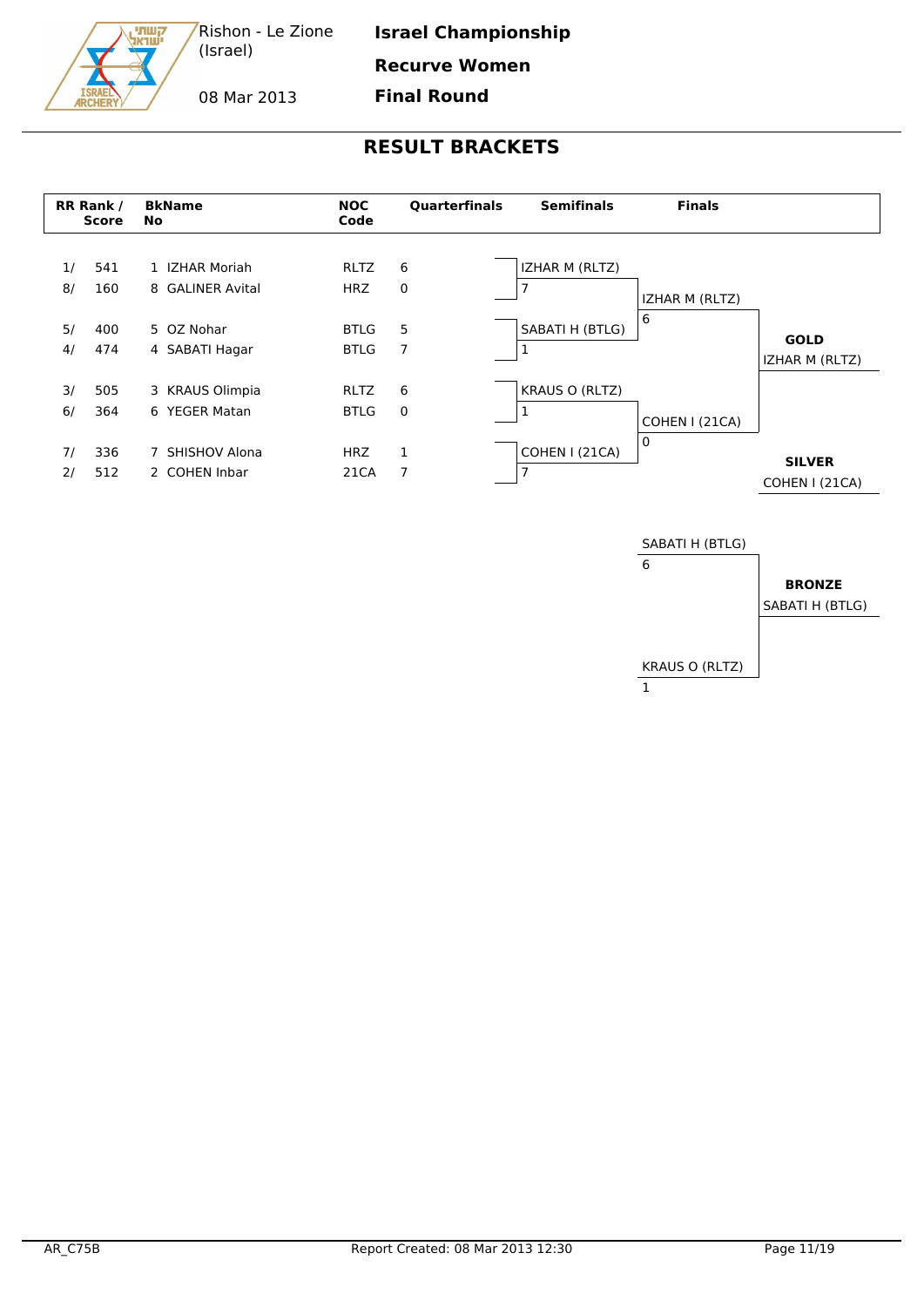**Israel Championship**

**Recurve Cadet Men**

08 Mar 2013

קשתי<br>ישראג

**Final Round**

|          | <b>RR Rank /</b><br><b>Score</b> | <b>BkName</b><br><b>No</b>       | <b>NOC</b><br>Code         | <b>Quarterfinals</b> | <b>Semifinals</b>         | <b>Finals</b>        |                                  |
|----------|----------------------------------|----------------------------------|----------------------------|----------------------|---------------------------|----------------------|----------------------------------|
| 1/<br>8/ | 541<br>391                       | 1 RAYSIN Maya<br>8 IDGAR Rei     | <b>RLTZ</b><br><b>BTLG</b> | 6<br>2               | RAYSIN M (RLTZ)<br>6      | RAYSIN M (RLTZ)      |                                  |
| 5/<br>4/ | 448<br>491                       | 5 RAVID Alon<br>4 SPECTOR Yuli   | 21CA<br><b>RLTZ</b>        | $\mathbf 0$<br>6     | SPECTOR Y (RLTZ)<br>5     | 1                    | <b>GOLD</b><br>VULF K (RLTZ)     |
| 3/<br>6/ | 528<br>440                       | 3 SHANNY Itay<br>6 ZIPORI Eldad  | 21CA<br>21CA               | 6<br>$\overline{0}$  | SHANNY I (21CA)<br>0      | <b>VULF K (RLTZ)</b> |                                  |
| 71<br>2/ | 413<br>534                       | 7 HOURY Ibraheem<br>2 VULF Kevin | <b>BTLG</b><br>RLTZ        | 0<br>6               | <b>VULF K (RLTZ)</b><br>6 | 7                    | <b>SILVER</b><br>RAYSIN M (RLTZ) |

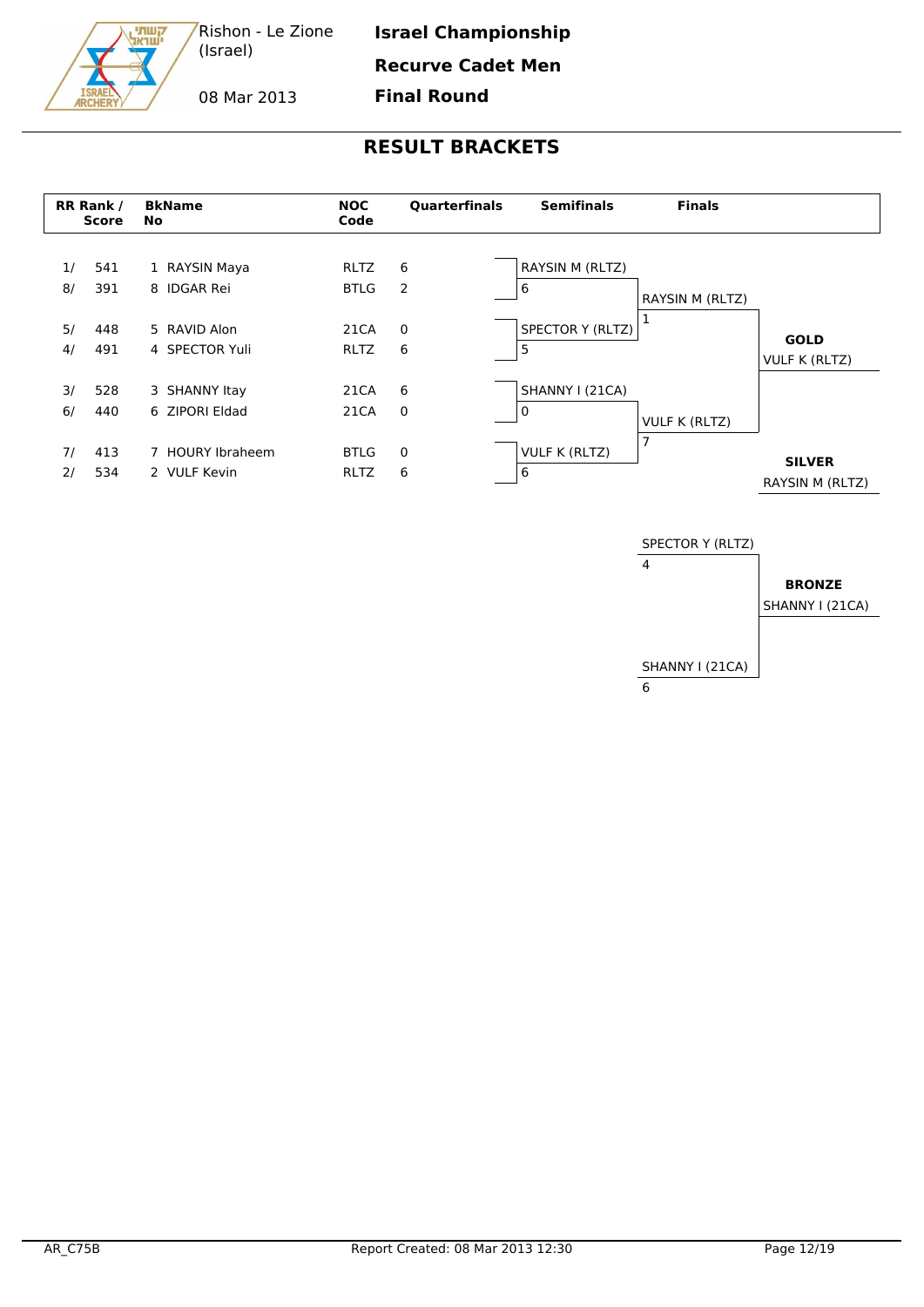

08 Mar 2013

**RESULT BRACKETS**

**Final Round**



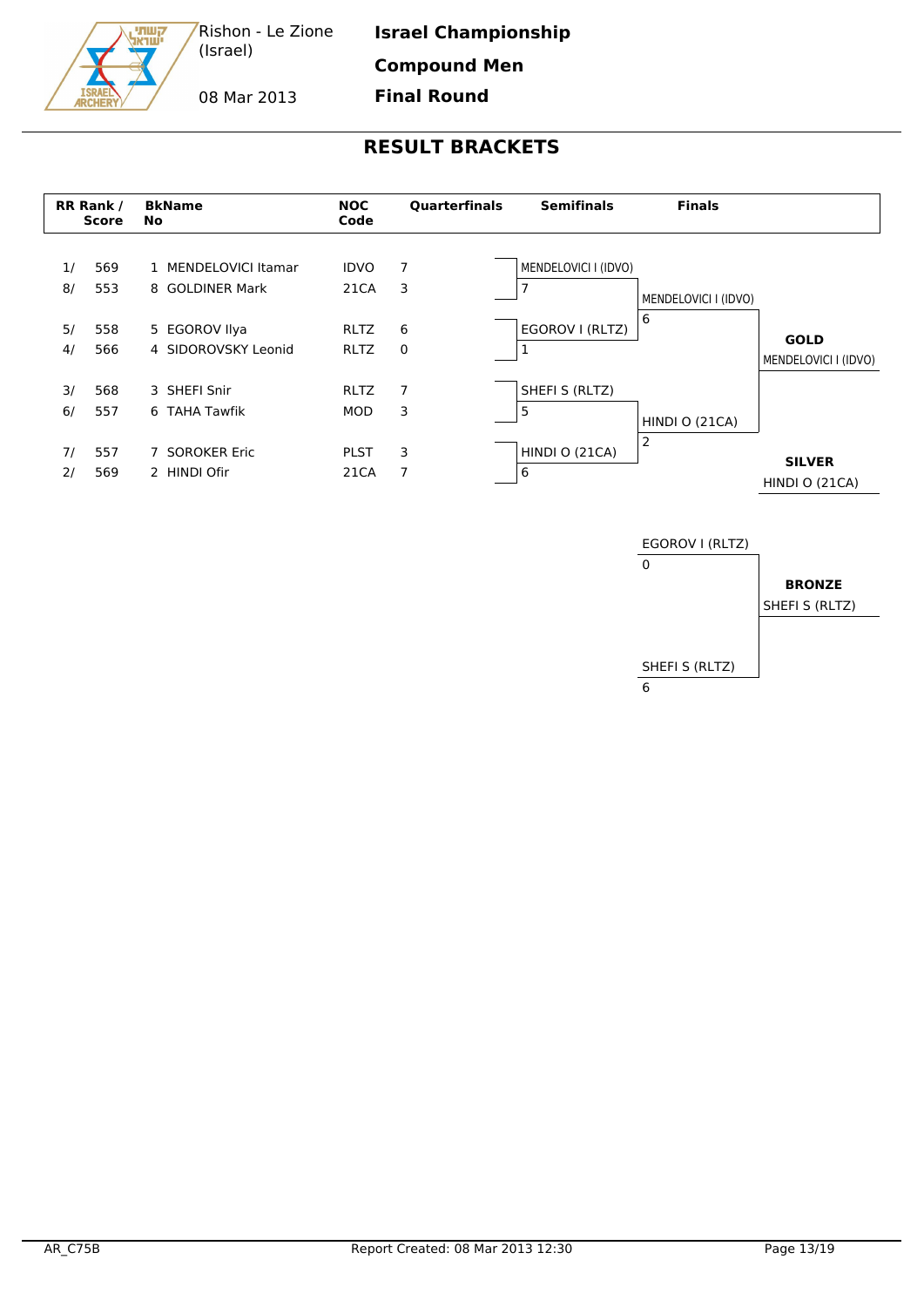**Israel Championship**

**Compound Women**

08 Mar 2013

קשתי<br>ישראג

**Final Round**

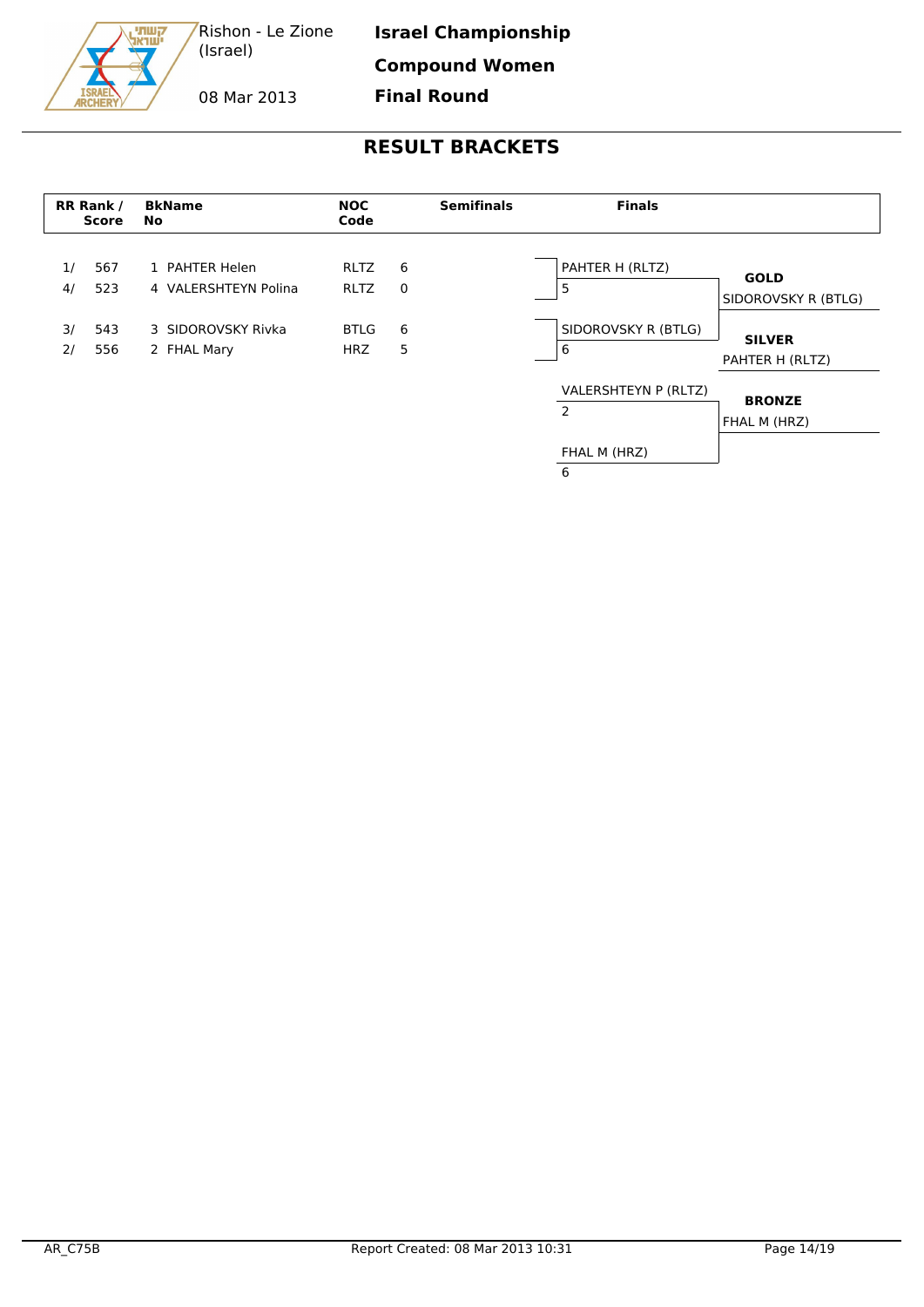קשתי<br>ישראג

08 Mar 2013

**Israel Championship Recurve Men Qualification Round**

| Rank | <b>Back No.Name</b> |                           | <b>NOC</b>  | 18m-1 18m-2      | 10's         | 9's | <b>Score</b> |  |
|------|---------------------|---------------------------|-------------|------------------|--------------|-----|--------------|--|
| 1    |                     | 007A ALKOLOMBRA Dotan     | <b>RLTZ</b> | 284 / 1 288 / 2  | 0            | 0   | 572          |  |
| 2    | 004B                | <b>MATZKIN Guy</b>        | 21CA        | 281 / 3 290 / 1  | 0            | 0   | 571          |  |
| 3    | 006D                | <b>KATZ Valery</b>        | <b>RLTZ</b> | 283 / 2 275 / 6  | 0            | 0   | 558          |  |
| 4    | 004A                | <b>KLEINER Hillel</b>     | <b>RLTZ</b> | 270 / 8 281 / 4  | 0            | 0   | 551          |  |
| 5    | 009A                | <b>DRUKMAN Konstantin</b> | <b>RLTZ</b> | 274 / 4 276 / 5  | $\mathbf{0}$ | 0   | 550          |  |
| 6    | 005D                | <b>SCHALGI Nir</b>        | <b>RLTZ</b> | 274 / 4 274 / 7  | 0            | 0   | 548          |  |
| 7    | 002B                | <b>ZUBROVICH Alex</b>     | <b>RLTZ</b> | 273 / 6 269 /10  | 0            | 0   | 542          |  |
| 8    | 001C                | <b>NACHUM Yaniv</b>       | <b>BTLG</b> | 271 / 7 261 /11  | $\mathbf{0}$ | 0   | 532          |  |
| 9    | 005C                | <b>GOFMAN Natan</b>       | <b>BTLG</b> | 247 /15 283 / 3  | 0            | 0   | 530          |  |
| 10   | 008D                | <b>BELLAY Maharat</b>     | <b>RLTZ</b> | 253 /12 274 / 7  | 0            | 0   | 527          |  |
| 11   | 003C                | MKONAN Amlaka             | <b>BTLG</b> | 255 /11 270 / 9  | 0            | 0   | 525          |  |
| 12   | 002A                | <b>DROR Amit</b>          | <b>IDVO</b> | 259 / 9 260 /12  | 0            | 0   | 519          |  |
| 12   | 008A                | <b>FELDMAN Arie</b>       | <b>RLTZ</b> | 259 / 9 260 /12  | 0            | 0   | 519          |  |
| 14   | 002C                | RAVID Adi                 | 21CA        | 253 /12 247 /16  | 0            | 0   | 500          |  |
| 15   | 008C                | <b>SPIVAK Anton</b>       | <b>RLTZ</b> | 253 /12 243 /17  | 0            | 0   | 496          |  |
| 16   | 001D                | <b>FARKASH Peter</b>      | <b>HRZ</b>  | 243 /16 251 /14  | 0            | 0   | 494          |  |
| 17   | 003D                | <b>DEUTSCH Adiel</b>      | MOD         | 239 /17 248 /15  | 0            | 0   | 487          |  |
| 18   | 001A                | DABELSTEEN Ilan           | <b>RLTZ</b> | 236 /19 243 /17  | 0            | 0   | 479          |  |
| 19   | 005B                | <b>AVIV Avraham</b>       | <b>IDVO</b> | 237 /18 229 /21  | 0            | 0   | 466          |  |
| 20   | 003A                | <b>BEN-ISRAEL Yizhak</b>  | <b>RLTZ</b> | 214 /21 237 /19  | 0            | 0   | 451          |  |
| 20   | 007B                | <b>SHATZ Daniel</b>       | 21CA        | 218 /20 233 /20  | 0            | 0   | 451          |  |
| 22   | 001B                | ZADOK Ido                 | 21CA        | 207 /22 146 /23  | 0            | 0   | 353          |  |
| 23   | 003B                | <b>BAKARSKI Amit</b>      | <b>HRZ</b>  | 134 /23 198 /22  | $\Omega$     | 0   | 332          |  |
| 24   | 006B                | YOGEV Itay                | 21CA        | 86 /24<br>94 /25 | 0            | 0   | 180          |  |
| 25   | 004C                | VENEZIANO Cristiano       | HRZ.        | 102 /24 65 /25   | 0            | 0   | 167          |  |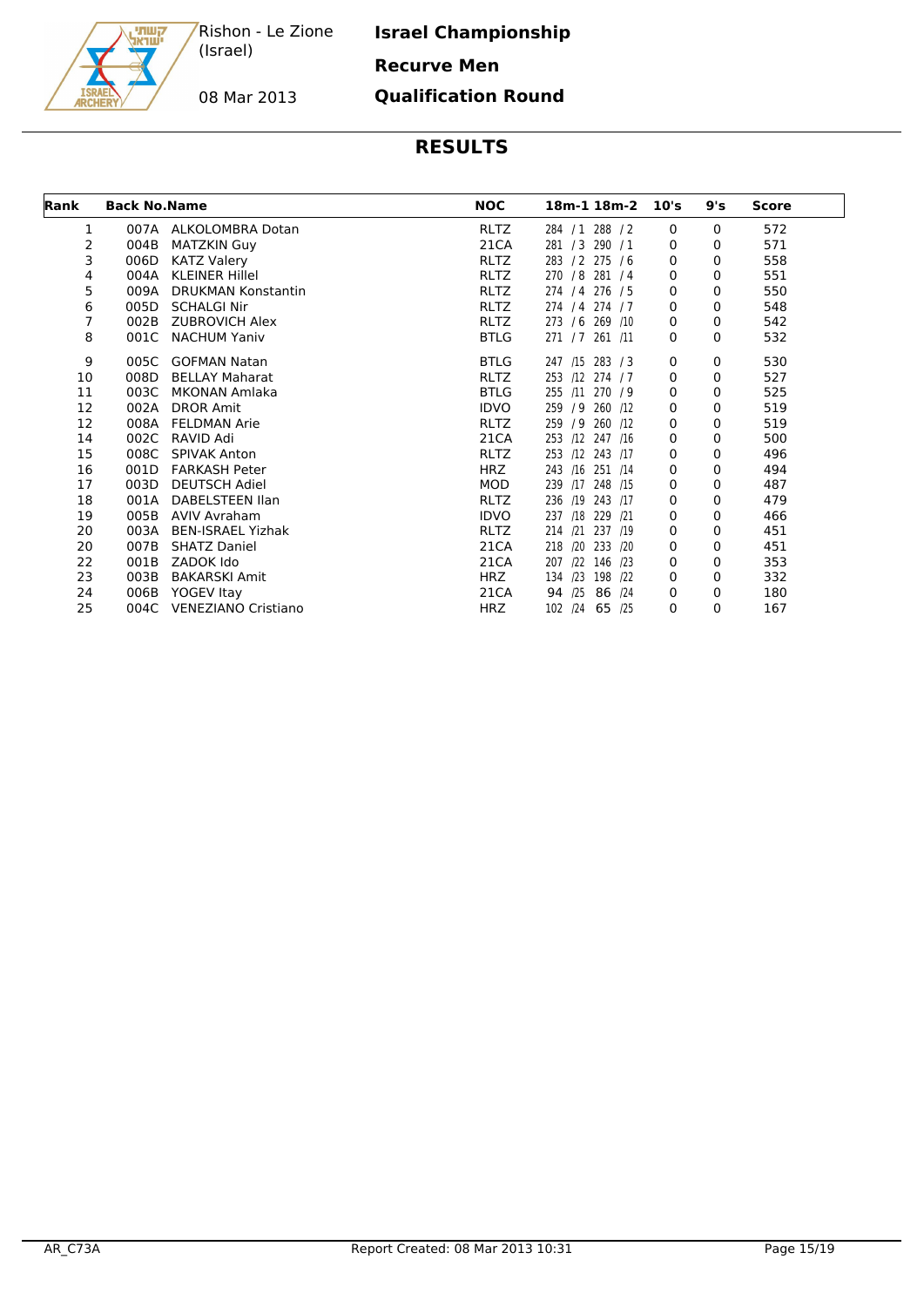**Israel Championship Recurve Women Qualification Round**



08 Mar 2013

| Rank | <b>Back No. Name</b> |                       | <b>NOC</b>  | $18m-1$ $18m-2$ $10's$ | 9's | Score |  |
|------|----------------------|-----------------------|-------------|------------------------|-----|-------|--|
|      | 011D                 | IZHAR Moriah          | <b>RLTZ</b> | 267/1<br>274 / 1       |     | 541   |  |
|      |                      | 012C COHEN Inbar      | 21CA        | 255 / 2 257 / 2        |     | 512   |  |
| 3    |                      | 012A KRAUS Olimpia    | <b>RLTZ</b> | 250 / 3 255 / 3        |     | 505   |  |
| 4    |                      | 011C SABATI Hagar     | <b>BTLG</b> | 229 / 4 245 / 4        |     | 474   |  |
| 5    | 012B                 | OZ Nohar              | <b>BTLG</b> | 186 / 6 214 / 5        |     | 400   |  |
| 6    | 013B                 | <b>YEGER Matan</b>    | <b>BTLG</b> | 192 / 5 172 / 7        |     | 364   |  |
|      | 012D                 | <b>SHISHOV Alona</b>  | <b>HRZ</b>  | 157 / 7 179 / 6        |     | 336   |  |
| 8    | 013A                 | <b>GALINER Avital</b> | <b>HRZ</b>  | 74 / 8<br>86/8         |     | 160   |  |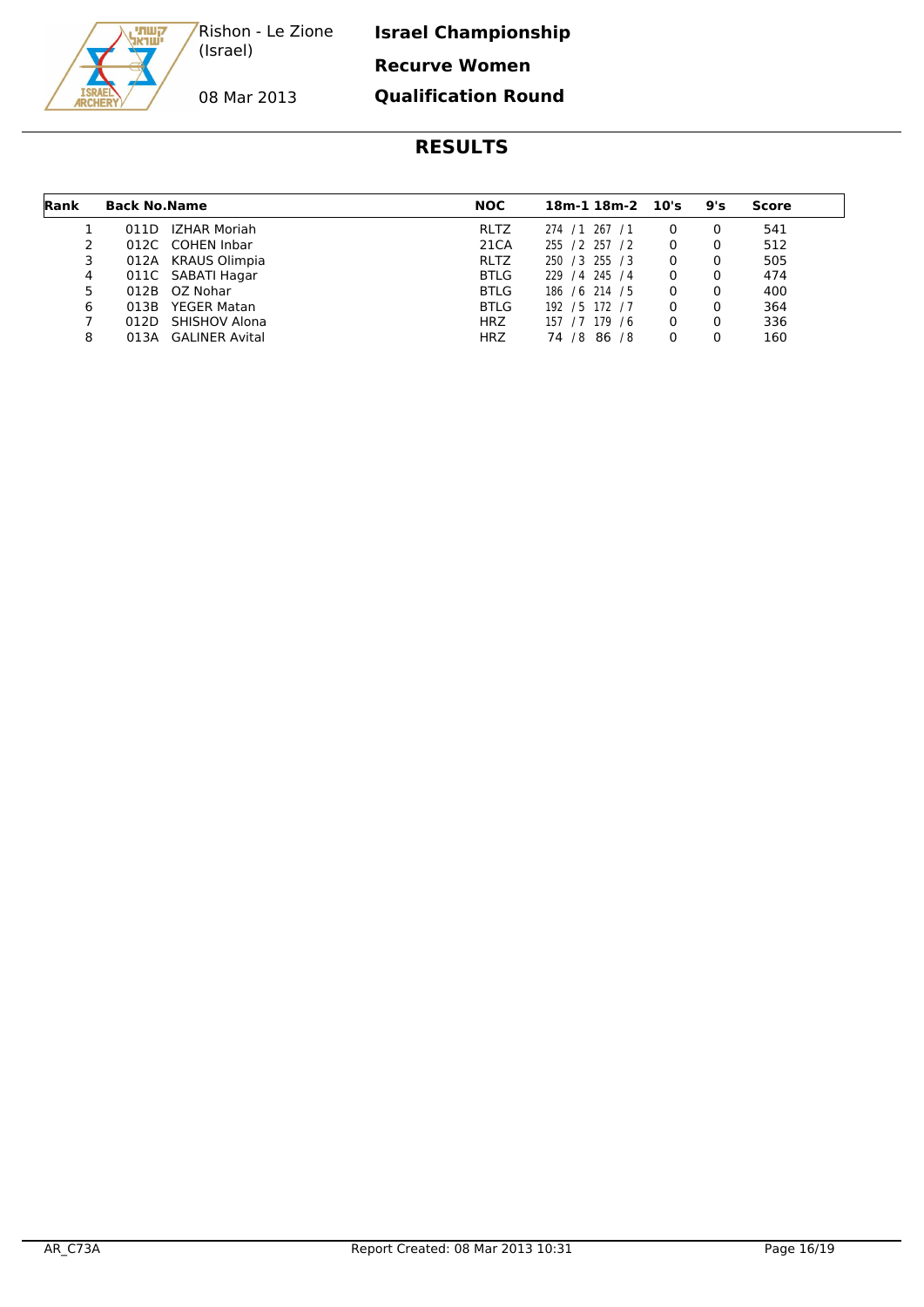קשתי<br>ישראג

**Israel Championship Recurve Cadet Men Qualification Round**

#### **RESULTS**

| Rank | <b>Back No. Name</b> |                       | <b>NOC</b>  | $18m-1$ $18m-2$ $10's$ |   | 9's      | Score |
|------|----------------------|-----------------------|-------------|------------------------|---|----------|-------|
|      | 010A                 | RAYSIN Maya           | <b>RLTZ</b> | 269 / 1 272 / 2        | 0 | 0        | 541   |
|      | 011A                 | VULF Kevin            | <b>RLTZ</b> | 261 / 3 273 / 1        | 0 | 0        | 534   |
| 3    | 010D                 | SHANNY Itay           | 21CA        | 262 / 2 266 / 3        | 0 | 0        | 528   |
| 4    |                      | 009C SPECTOR Yuli     | <b>RLTZ</b> | 253 / 4 238 / 4        | 0 | 0        | 491   |
| 5    |                      | 011B RAVID Alon       | 21CA        | 230 / 6 218 / 5        | 0 | $\Omega$ | 448   |
| 6    |                      | 010C ZIPORI Eldad     | 21CA        | 237 / 5 203 / 8        | 0 | 0        | 440   |
| 7    | 009D                 | <b>HOURY Ibraheem</b> | <b>BTLG</b> | 197 / 7 216 / 7        | 0 | $\Omega$ | 413   |
| 8    | 010B                 | IDGAR Rei             | <b>BTLG</b> | 174 / 8 217 / 6        | 0 | 0        | 391   |
| 9    | 009B                 | KASSUS Sagi           | <b>MOD</b>  | 50 / 9 73 / 9          | 0 |          | 123   |

08 Mar 2013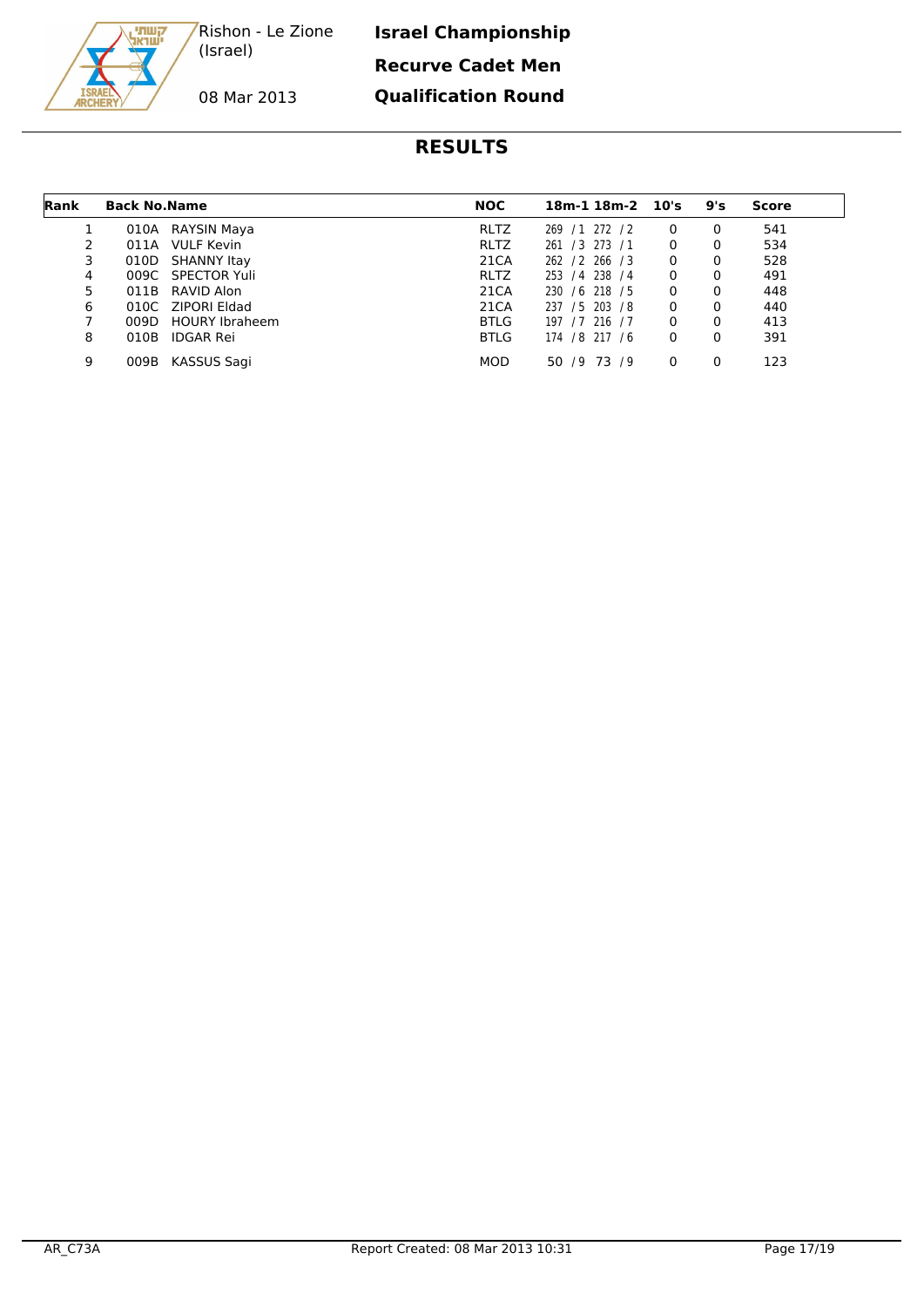קשתי<br>ישראג

# **Israel Championship Compound Men Qualification Round**

# 08 Mar 2013

| Rank | <b>Back No.Name</b> |                           | <b>NOC</b><br>18m-1 18m-2 |                    |      |     | <b>Score</b> |  |  |
|------|---------------------|---------------------------|---------------------------|--------------------|------|-----|--------------|--|--|
|      |                     |                           |                           |                    | 10's | 9's |              |  |  |
| 1    | 013C                | MENDELOVICI Itamar        | <b>IDVO</b>               | 284 / 1 285 / 3    | 0    | 0   | 569 CT       |  |  |
| 2    | 014C                | HINDI Ofir                | 21CA                      | 282 / 2 287 / 1    | 0    | 0   | 569 CT       |  |  |
| 3    | 017C                | <b>SHEFI Snir</b>         | <b>RLTZ</b>               | 282 / 2 286 / 2    | 0    | 0   | 568          |  |  |
| 4    | 018C                | SIDOROVSKY Leonid         | <b>RLTZ</b>               | 281 / 4 285 / 3    | 0    | 0   | 566          |  |  |
| 5    | 015C                | <b>EGOROV Ilya</b>        | <b>RLTZ</b>               | 278 / 6 280 / 6    | 0    | 0   | 558          |  |  |
| 6    | 015B                | <b>TAHA Tawfik</b>        | MOD                       | 279 / 5 278 / 8    | 0    | 0   | 557 CT       |  |  |
| 7    | 018D                | <b>SOROKER Eric</b>       | <b>PLST</b>               | 275 /10 282 / 5    | 0    | 0   | 557 CT       |  |  |
| 8    | 019C                | <b>GOLDINER Mark</b>      | 21CA                      | 274 /12 279 / 7    | 0    | 0   | 553          |  |  |
| 9    | 020B                | <b>ELHARAR Max</b>        | <b>HRZ</b>                | 277 / 8 275 /11    | 0    | 0   | 552          |  |  |
| 10   | 017D                | KIALVA Frank              | <b>IDVO</b>               | 277 / 8 274 /12    | 0    | 0   | 551          |  |  |
| 11   | 021A                | DANI Moskovich            | <b>IDVO</b>               | 278 / 6 272 /15    | 0    | 0   | 550          |  |  |
| 12   | 016A                | ALBERT Zohar              | <b>IDVO</b>               | 275 /10 274 /12    | 0    | 0   | 549          |  |  |
| 13   | 017B                | <b>ABOVIAN Tigran</b>     | <b>HRZ</b>                | 272 /14 274 /12    | 0    | 0   | 546          |  |  |
| 14   | 021B                | <b>KOVARSKY Moshik</b>    | <b>RLTZ</b>               | 273 /13 268 /17    | 0    | 0   | 541          |  |  |
| 15   | 016C                | SOROKER Gal               | <b>PLST</b>               | 271 /15 267 /19    | 0    | 0   | 538          |  |  |
| 16   | 015A                | <b>BOROVSKY Avraham</b>   | <b>IDVO</b>               | 266 /16 271 /16    | 0    | 0   | 537          |  |  |
| 17   | 014B                | <b>MAREK Eli</b>          | <b>IDVO</b>               | 260 /20 276 /10    | 0    | 0   | 536          |  |  |
| 18   | 017A                | <b>GOLDSHTEIN Michael</b> | <b>IDVO</b>               | 256 /21 278 /8     | 0    | 0   | 534          |  |  |
| 19   | 019D                | MIZRAHI Moshe             | <b>IDVO</b>               | 265 /17 268 /17    | 0    | 0   | 533          |  |  |
| 20   | 020D                | ADATO Joshua              | <b>HRZ</b>                | 265 /17 259 /21    | 0    | 0   | 524          |  |  |
| 21   | 019A                | <b>BAR-ON Israel</b>      | <b>IDVO</b>               | 265 /17<br>253 /23 | 0    | 0   | 518          |  |  |
| 22   | 018A                | <b>KARLIN Ofir</b>        | <b>IDVO</b>               | 248 /22 248 /24    | 0    | 0   | 496          |  |  |
| 23   | 018B                | <b>DEUTSCH Frederic</b>   | MOD                       | 234 /24 258 /22    | 0    | 0   | 492          |  |  |
| 24   | 016B                | <b>BARHANA Dani</b>       | <b>HRZ</b>                | 245 /23 245 /25    | 0    | 0   | 490          |  |  |
| 25   | 015D                | <b>MICHAEL Magen</b>      | <b>PLST</b>               | 226 /25 262 /20    | 0    | 0   | 488          |  |  |